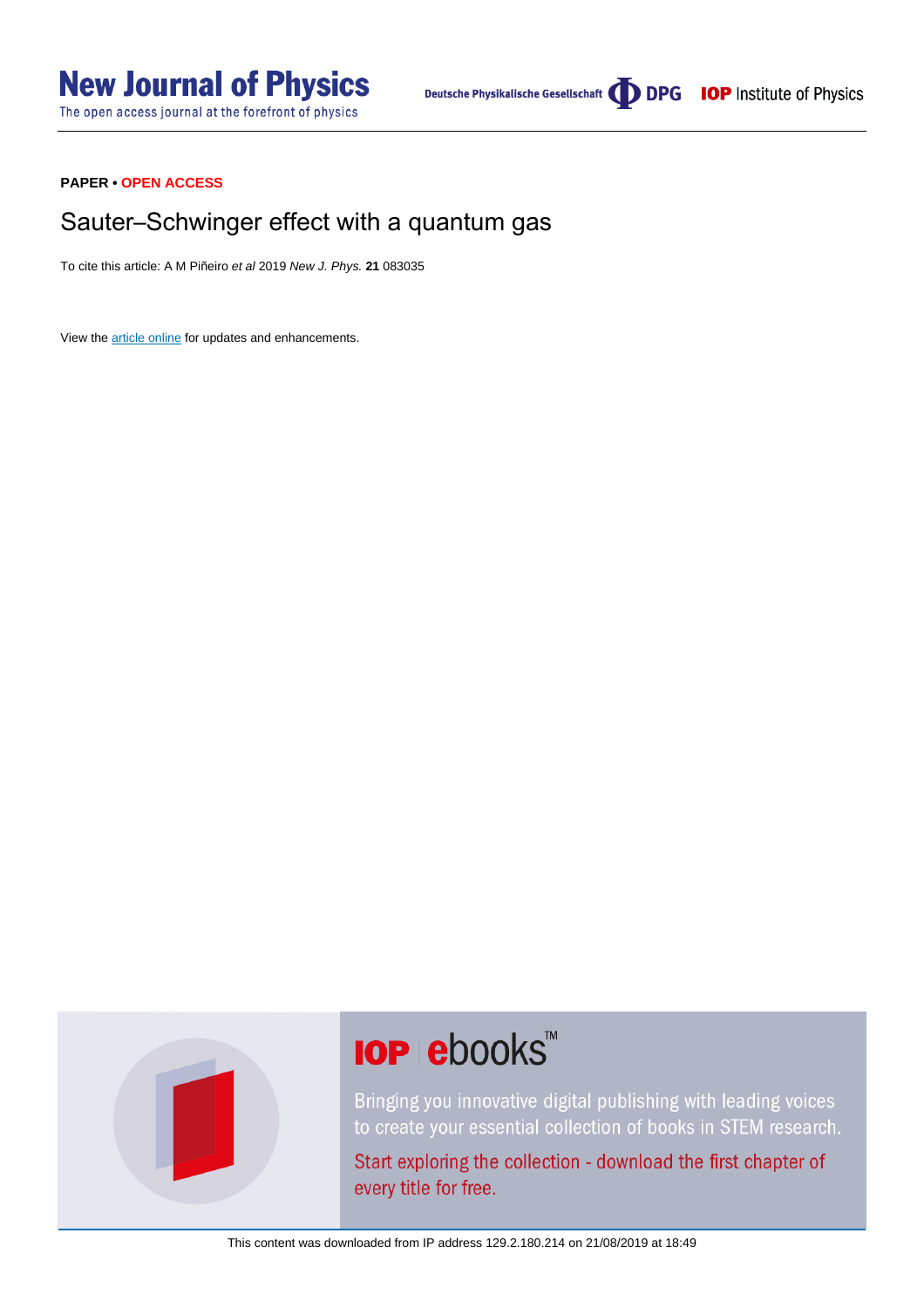of Physics

Deutsche Physikalische Gesellschaft **ODPG** 

**IOP** Institute of Physics

Published in partnership

with: Deutsche Physikalische

Gesellschaft and the Institute

# **New Journal of Physics**

The open access journal at the forefront of physics



# Sauter–Schwinger effect with a quantum gas

#### OPEN ACCESS

RECEIVED 26 March 2019

REVISED 18 July 2019

ACCEPTED FOR PUBLICATION 2 August 2019

PUBLISHED 21 August 2019

Original content from this work may be used under the terms of the [Creative](http://creativecommons.org/licenses/by/3.0) [Commons Attribution 3.0](http://creativecommons.org/licenses/by/3.0) [licence.](http://creativecommons.org/licenses/by/3.0)

Any further distribution of this work must maintain attribution to the author(s) and the title of the work, journal citation and DOI.



A M Piñeiro , D Genkina, Mingwu Lu and I B Spielman

Joint Quantum Institute, National Institute of Standards and Technology and University of Maryland, Gaithersburg, MD 20899, United States of America

E-mail: [apineiro@.umd.edu](mailto:apineiro@.umd.edu) and [ian.spielman@nist.gov](mailto:ian.spielman@nist.gov)

Keywords: quantum gases, Sauter–Schwinger effect, particle creation, quantum simulation

#### Abstract

PAPER

The creation of particle–antiparticle pairs from vacuum by a large electric field is at the core of quantum electrodynamics. Despite the wide acceptance that this phenomenon occurs naturally when electric field strengths exceed  $E_c \approx 10^{18}$  V m<sup>-1</sup>, it has yet to be experimentally observed due to the limitations imposed by producing electric fields at this scale. The high degree of experimental control present in ultracold atomic systems allow experimentalists to create laboratory analogs to high-field phenomena. Here we emulated massive relativistic particles subject to large electric field strengths, thereby quantum-simulated particle–antiparticle pair creation, and experimentally explored particle creation from 'the Dirac vacuum'. Data collected from our analog system spans the full parameter regime from low applied field (negligible pair creation) below the Sauter–Schwinger limit, to high field (maximum rate of pair creation) far in excess of the Sauter–Schwinger limit. In our experiment, we perform direct measurements on an analog atomic system and show that this high-field phenomenon is well-characterized by Landau–Zener tunneling, well known in the atomic physics context, and we find full quantitative agreement with theory with no adjustable parameters.

#### 1. Introduction

The Sauter–Schwinger effect [[1](#page-6-0)–[5](#page-6-0)] predicts the creation of particle–antiparticle pairs from the quantum vacuum via tunneling when a large electric field is present. This phenomenon arises out of quantum electrodynamics (QED) and the associated pair-creation probability is exponentially suppressed for field strengths below the critical field  $E_c \approx 10^{18}$  V m<sup>-1</sup>. Electric fields on this scale are not experimentally accessible; even the largest laboratory fields produced by ultrashort laser pulses[[6](#page-6-0)] fall short, making direct observation of pair creation out of reach of current experiments. Subsequently, analog experiments have been proposed that simulate high-field effects with laboratory accessible energy scales in cold atoms  $[7-10]$  $[7-10]$  $[7-10]$  $[7-10]$  $[7-10]$ , graphene  $[11-16]$  $[11-16]$  $[11-16]$  $[11-16]$  $[11-16]$ , and other condensed matter systems[[12,](#page-6-0) [17](#page-6-0)–[19](#page-6-0)].

The high degree of experimental control and direct measurement techniques present in ultracold atomic systems allow for quantitative laboratory analogs with quantum gases in an optical lattice. To experimentally probe the Sauter–Schwinger effect with a bosonic quantum gas, we engineered the relativistic 1d Dirac Hamiltonian with  $mc^2$  reduced by 17 orders of magnitude, allowing laboratory scale forces to greatly exceed the Sauter–Schwinger limit. The Dirac picture of particle–antiparticle vacuum and the concept of optical lattice band theory is the foundation of our approach. In this framework, we readily measured pair creation and demonstrated that this high-field phenomenon is well-characterized by Landau–Zener tunneling [[20](#page-6-0), [21](#page-6-0)] as was discussed in [[12](#page-6-0), [17](#page-6-0)–[19](#page-6-0)].

In the Dirac vacuum, the enormous required electric field

$$
E_{\rm c} = m_{\rm e}^2 c^3 / \hbar q_{\rm e}
$$
 (1)

is determined by the particle/antiparticle mass  $m_e$  and charge  $q_e$ . For an applied electric field E, the pair creation rate is governed only by the dimensionless ratio  $E/E_c$ , allowing our physical system with very different characteristic scales to be used to realize the underlying phenomenon.

<sup>© 2019</sup> The Author(s). Published by IOP Publishing Ltd on behalf of the Institute of Physics and Deutsche Physikalische Gesellschaft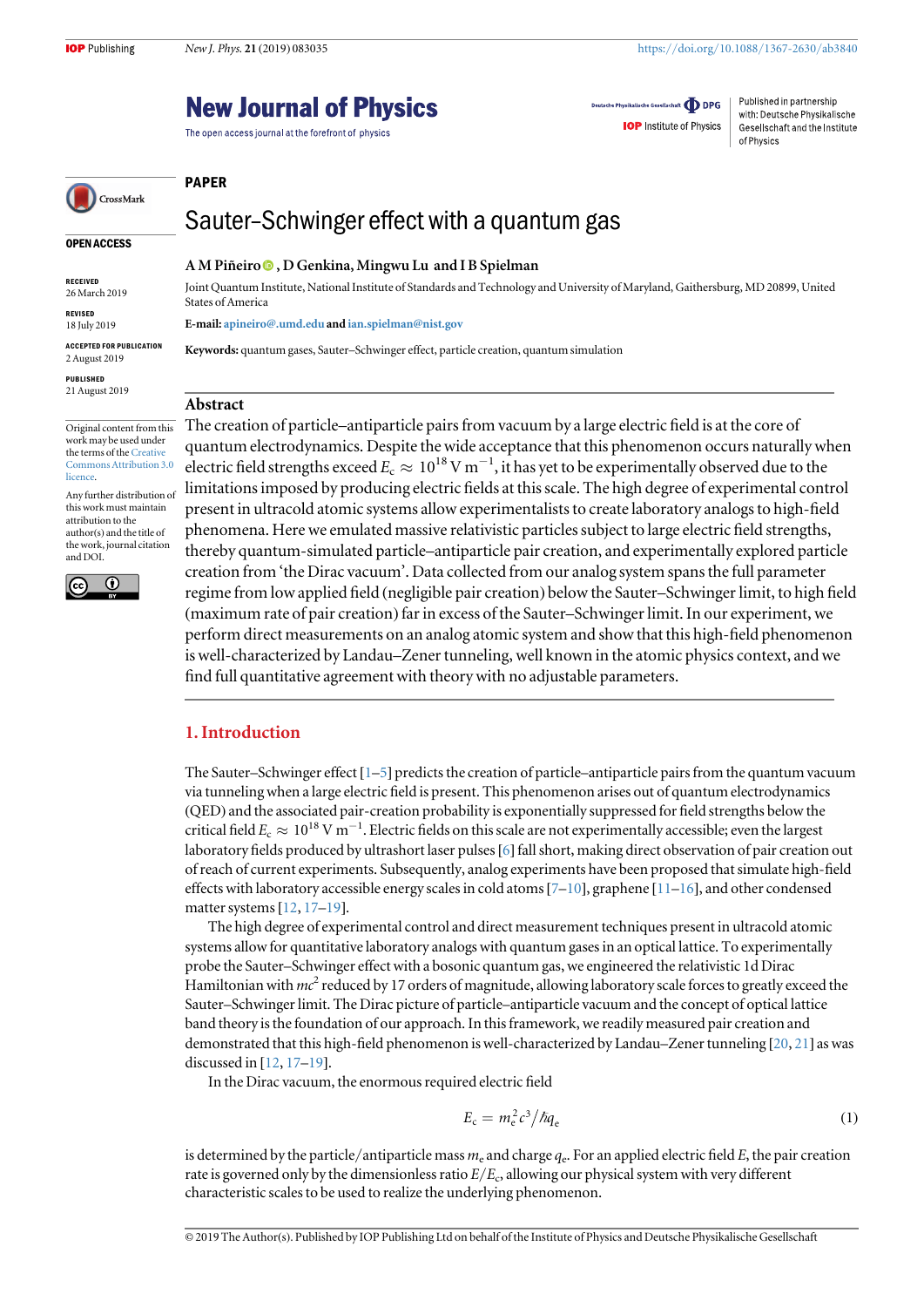

Figure 1. 1d Dirac model derived from optical lattice band structure. The left panel shows the lowest two bands of a 1d optical lattice and the right panel shows an expanded view at the edge of the Brillouin zone. In both cases, the dispersion of the lower (or 'antiparticle') band is denoted by red circles and the upper(or'particle') band is denoted by blue circles. The expanded view reveals the connection to the 1d Dirac equation (green shaded region in left panel). The gray lines plot the linear dispersion of massless particles, while the green curves depict the Dirac-dispersion computed from (2). The curved arrow illustrates the process of pair creation where an occupied state in the antiparticle band is converted to an occupied state in the particle band and a vacancy in the antiparticle band.

Table 1.Comparison of scales between relativistic electronic systems and our analog atomic system.

|                             | Dirac theory                                                  | Analog atomic system                                                                             |
|-----------------------------|---------------------------------------------------------------|--------------------------------------------------------------------------------------------------|
| Rest mass<br>Speed of light | $mc^2 \approx 0.5$ MeV<br>$c = 299792458 \,\mathrm{m s}^{-1}$ | $m^*c^{*2} \approx 10^{-11} eV$<br>$c^* = \hbar k_L / m_{\rm Rb} \approx 4.3$ mm s <sup>-1</sup> |
| Compton length scale        | $\lambda_C = h/mc \approx 10^{-12}$ m                         | $\lambda_C^* = h/m^*c^* \approx 10^{-6}$ m                                                       |

## 2. 1d Dirac Hamiltonian

Our system was well described by the 1d Dirac Hamiltonian [[17,](#page-6-0) [22](#page-6-0)–[25](#page-6-0)]

$$
\hat{H}_{\rm D} = c\hat{p}\sigma_{\rm z} + mc^2\sigma_{\rm x},\tag{2}
$$

where  $\hat{p}$  is the momentum operator and  $\sigma_{x,y,z}$  are the Pauli operators. Starting with  $m = 0$ , the 1d Dirac Hamiltonian describes particles with velocities  $\pm c$ , that are then coupled with strength  $mc^2$  to give the familiar  $\mathcal{E}(p) = \pm (p^2 c^2 + m^2 c^4)^{1/2}$  dispersion relation for relativistic particles and antiparticles. At zero momentum, this dispersion has a gap equal to twice the rest mass, at which point the curvature is inversely proportional to the rest mass. The Dirac vacuum consists of occupied states in the lower(antiparticle) band of the Dirac dispersion and vacant states in the upper(particle) band. Vacancies in the antiparticle band represent antiparticles and occupied states in the particle band represent particles. We explored the Sauter–Schwinger limit for pair creation by measuring the probability and rate of 'pairs' out of this vacuum as a function of the effective rest mass and applied force.

#### 3. Atomic system—1d optical lattice model

We emulated  $\hat{H}_{\rm D}$  with the lowest two bands of a 1d optical lattice at the edge of the Brillouin zone with the approximate Hamiltonian

$$
\hat{H}_{\rm L} = \frac{\hbar k_{\rm L}}{m} p \sigma_z + \frac{V}{4} \sigma_x, \tag{3}
$$

giving the pair of relativistic modes shown in figure 1. Within this close proximity to the edge of the Brillouin zone, the curvature of the two bands are equal and opposite. The mapping between the scales in  $\hat{H}_D$  and the analog quantities in  $\hat{H}_{\text{L}}$  are outlined in table 1. The effective rest mass  $m^*c^{*2} = V/4$  is set by the peak-to-valley lattice depth V generated by our  $\lambda_L = 1064$  nm laser light. The speed of light is replaced by the greatly reduced speed of light  $c^* = \hbar k_L / m_{Rb} \approx 4.3\,$  mm s<sup>-1</sup> equal to the single photon recoil velocity. The single photon recoil momentum  $\hbar k_L = 2\pi \hbar / \lambda_L$  specifies the recoil energy  $E_L = \hbar^2 k_L^2 / 2m_{Rb} = h \times 2.02$  kHz. These recoil units set the scale for all physical quantities in our analog system. The effective Compton wavelength  $\lambda_C = h/m^*c^* = 8\lambda_L E_L/V$  is about 10<sup>6</sup> times larger than that of an electron.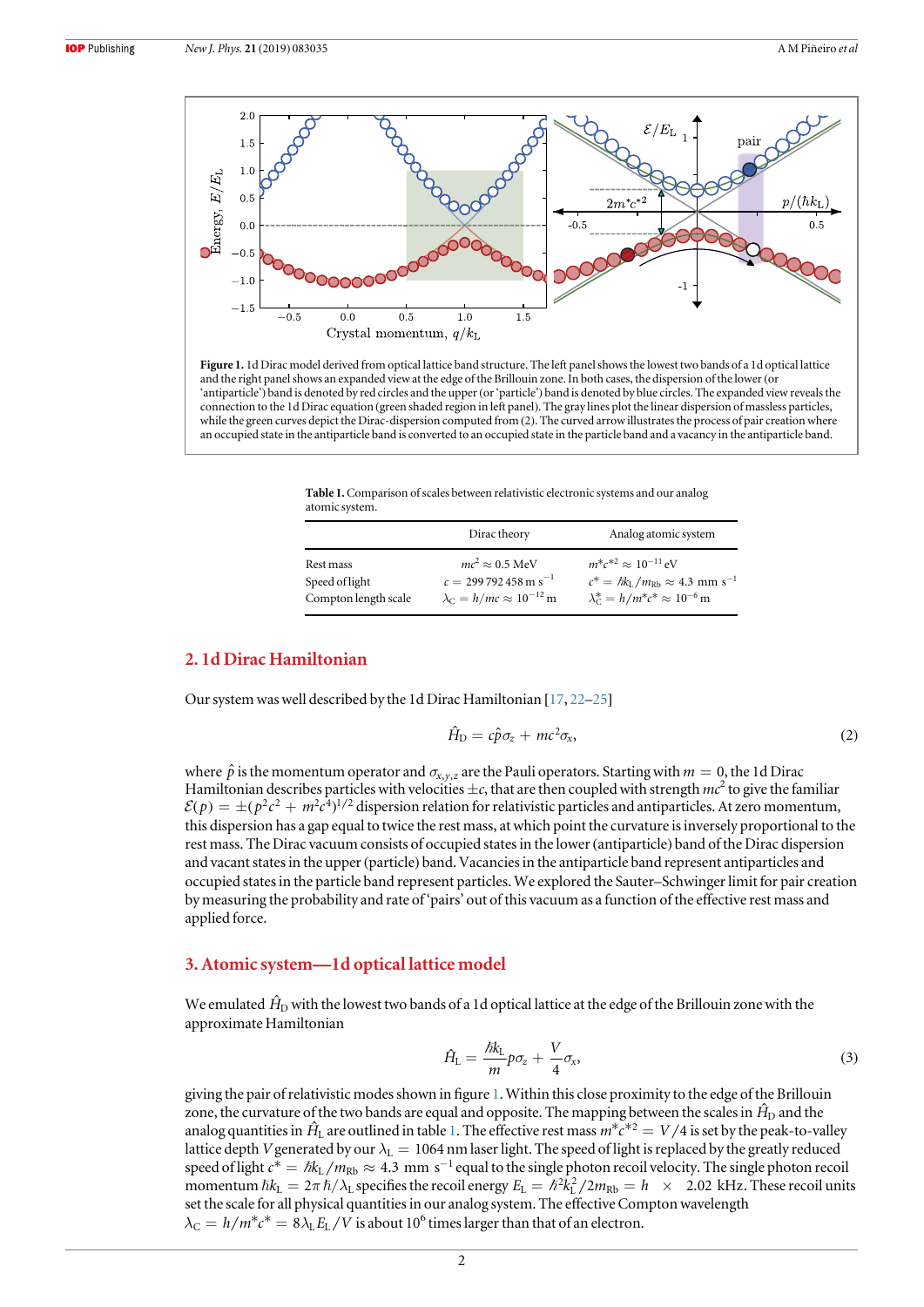Our simulations consisted of ultracold bosons first prepared in the antiparticle band, then subjected to a constant force,  $F_e = q_e E = \hbar dq/dt$ , modeling an electric field. During the application of this force atoms may transfer from the antiparticle band to the particle band, emulating the pair creation phenomenon. We measured the fraction of atoms transferred to the particle band as a function of the effective rest mass and the applied force. In this manuscript, we begin by using a Bose–Einstein condensate (BEC) to illucidate the connection between Landau–Zener tunneling and pair creation; we then model the Dirac vacuum by uniformily filling the Brillouin Zone of the antiparticle band and observe the predicted rate of pair creation.

#### 4. Experimental system

Our experiments began with nearly pure <sup>87</sup>Rb BECs in the  $|F = 1, m_F = -1\rangle$  internal state, in a crossed optical dipole trap [[26](#page-6-0)] formed at the intersection of two laser beams traveling along  $e_x$  and  $e_y$ , giving trap frequencies  $(f_x, f_y, f_z) = (44, 45, 94)$  Hz. The low density of our  $N \approx 10^3$  atom BECs limited unwanted scattering processes in regimes of dynamical instability [[27](#page-6-0)]. The optical lattice potential was formed by a retro-reflected  $\lambda = 1064$ nm laser beam with a waist of  $\approx$ 150  $\mu$ m. Emulated electric forces were applied by spatially displacing the optical dipole beam providing longitudinal confinement(by frequency shifting an acousto-optic modulator). This effectively added a linear contribution to the existent harmonic potential for displacements small compared to the beam waist.

We loaded BECs into the optical lattice by linearly increasing the lattice laser intensity from zero to the final intensity in 300 ms, a time-scale adiabatic with respect to all energy scales. Once the final lattice depth determined by the laser intensity—was achieved, we applied a force for a time  $t_F$ . The lattice was calibrated by using Kapitza–Dirac diffraction of the BEC off a pulsed lattice potential [[28](#page-6-0)]. Immediately thereafter, the lattice was linearly ramped off in 1 ms, mapping crystal momentum states to free particles states [[29](#page-6-0)–[32](#page-6-0)]. This process mapped atoms in the antiparticle band to free particle states with momentum between  $-k_L$  and  $k_L$ , and mapped atoms in the particle band to states between  $\pm k_L$  and  $\pm 2k_L$ . The resulting momentum distribution was absorption imaged after a 15.7 ms time-of-flight.

#### 5. Pair creation from a single occupied state

We began with an experiment that is natural in the cold atom setting but is unphysical in high-field physics: we applied an effective electric field and varied the effective rest mass. The result of this changing effective mass is schematically shown in figure [2](#page-4-0)(a) by an increasing gap at zero momentum. The decreasing probability of pair creation with increasing effective mass anticipated by (1) is schematically illustrated by the filled or partially filled circles. Figure [2](#page-4-0)(b) shows the distribution of atoms at time  $t_F$  selected so that the atoms traversed a full Brillouin zone, i.e. underwent a single Bloch oscillation [[33](#page-6-0)]. Atoms in the top portion of the panel (blue tone)represent particles and atoms in the bottom portion of the panel (red tone) denote filled vacuum states. Figure  $2(c)$  $2(c)$ quantifies this effect in terms of the fractional population of a BEC transferred into the particle band, and as expected, the probability of pair creation monotonically decreased with increasing effective rest mass. For small effective rest masses, the atoms almost completely populated the particle band, while for large effective mass the particle band was nearly empty.

The solid curve in figure [2](#page-4-0)(c) plots the Landau–Zener diabatic transition probability [[20](#page-6-0), [21](#page-6-0), [23](#page-6-0), [34](#page-6-0)–[36](#page-6-0)] given by

$$
P_{\text{LZ}} = e^{-2\pi\Gamma}, \text{ with } \Gamma = \frac{a^2}{\hbar \left| \frac{d}{dt} \Delta E \right|},\tag{4}
$$

describing the transit through a crossing with gap  $a = 2m^*c^{*2}$  while the massless energy difference  $E(p) = 2c^*p$  changes as p is swept at constant rate  $dp/dt$ ; this rate sets the electric force  $F_e = q_e E$ . Remarkably in terms of these parameters, the Landau–Zener coefficient is defined by  $F_e/F_c = 1/2\Gamma$  where  $F_c = q_e E_c$  is an exact analog of Sauter–Schwinger's limit of pair creation. This prediction is in near perfect agreement with data in figure  $2(c)$  $2(c)$ .

As suggested by the quadratic dependance on mass in  $(1)$ , figure  $3(a)$  $3(a)$  plots the probability of pair creation as a function of effective rest mass squared for 5 different forces, illustrating their similar behavior. The inset figure confirms the agreement with the Landau–Zener expression by plotting the effective rest mass required to achieve a 50% probability of pair creation as a function of the field strength, and the solid curve shows good agreement with the Landau–Zener prediction. Figure [3](#page-4-0)(b) displays the same data (circles) now as a function of  $F_e/F_c$  that collapses onto the predicted transition probability (solid curve). This collapse confirms that the physics of pair creation exhibits universal behavior when the field is expressed in units of  $F_c$  as predicted by the Landau–Zener expression. The vertical dashed line marks the ratio  $F/F_c = 1$ , the Sauter–Schwinger limit for pair creation;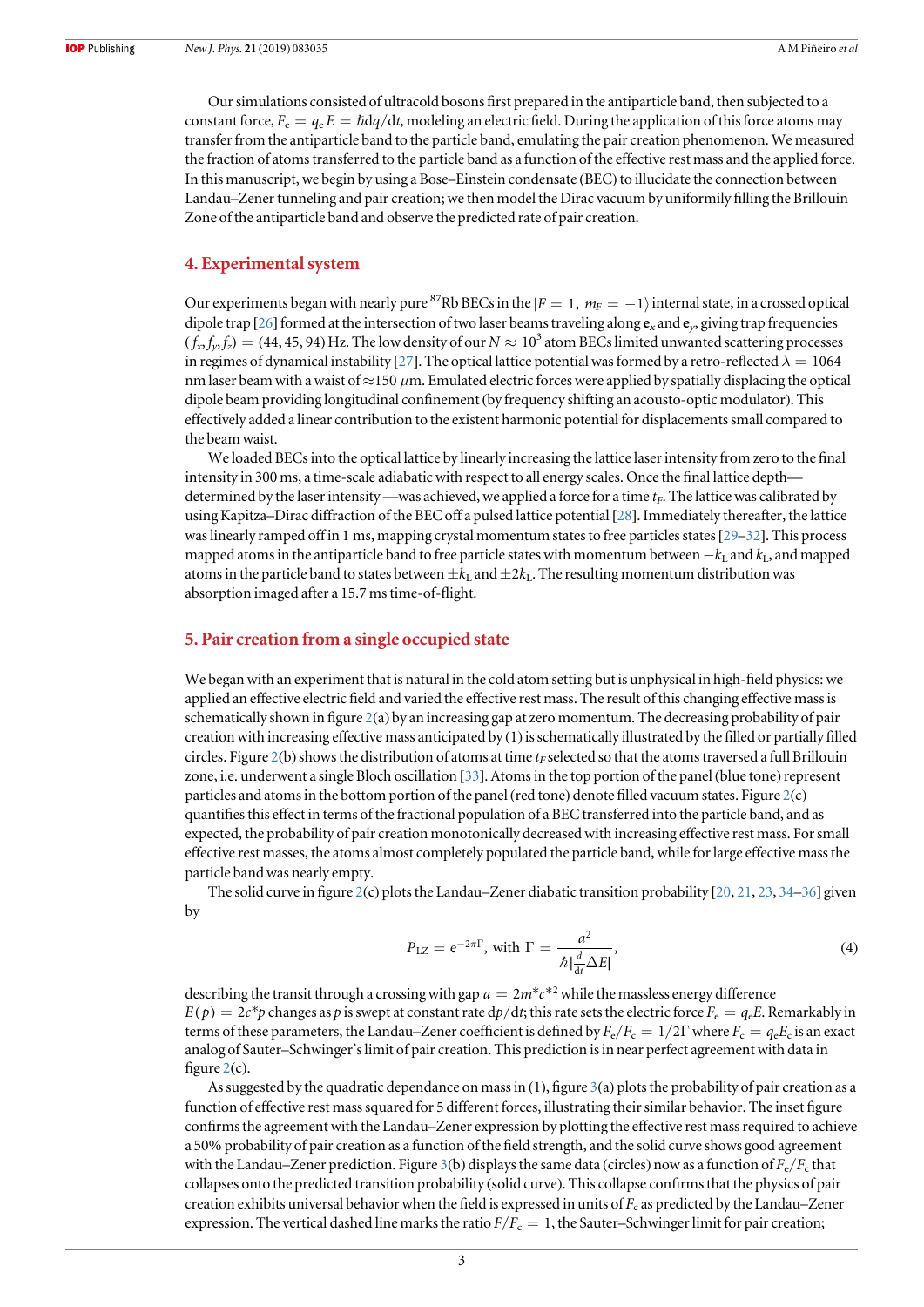<span id="page-4-0"></span>

Figure 2. Pair creation from a single state with electric force  $F_e = 2\hbar k_L/r_F$  applied for a time  $t_F = 3.7$  ms. (a) Schematic representation of pair-creation for effective rest mass  $m^*c^{*2}(0.012(1), 0.134(9), 0.309(1))$   $E_L$ . In each case the green curves denote the Dirac dispersion, and the blue and red curves denote the particle and antiparticle bands respectively. (b) TOF images showing the fractional populations of atoms occupying the particle band (blue tone) and antiparticle band (red tone) for each *m*\*.(c) Probability of pair creation as a function of effective rest mass, plotted along with the Landau–Zener model from (3). Statistical uncertainties are shown with typical error bars.



Figure 3. (a) Probability of pair creation as a function of effective rest mass squared for  $F_e = 2\hbar k_L/t_F$  and  $t_F = (3.2, 3.4, 3.7, 4.4, 5.6)$ ms, suggesting a common functional form. Statistical uncertainties are shown with typical error bars. The inset quantifies the scaling relationship between these curves in terms of the point where each curve reaches half-max, in agreement with the prediction of (3), shown by the black line. (b) Probability of pair creation plotted as a function of dimensionless force  $F_e/F_c$ , showing collapse onto a single curve. The vertical dashed line marks Sauter–Schwinger's limit where  $F_e = F_c$ , and the solid curve is the prediction of (3).

much of our data is in the high-field limit, which is extremely difficult to achieve in other physical contexts. Our data densely samples the critical regime near  $F_c$  and spans the full gamut from vanishing pair creation to nearly complete pair creation. Together these data show the clear connection between the Landau–Zener tunneling of a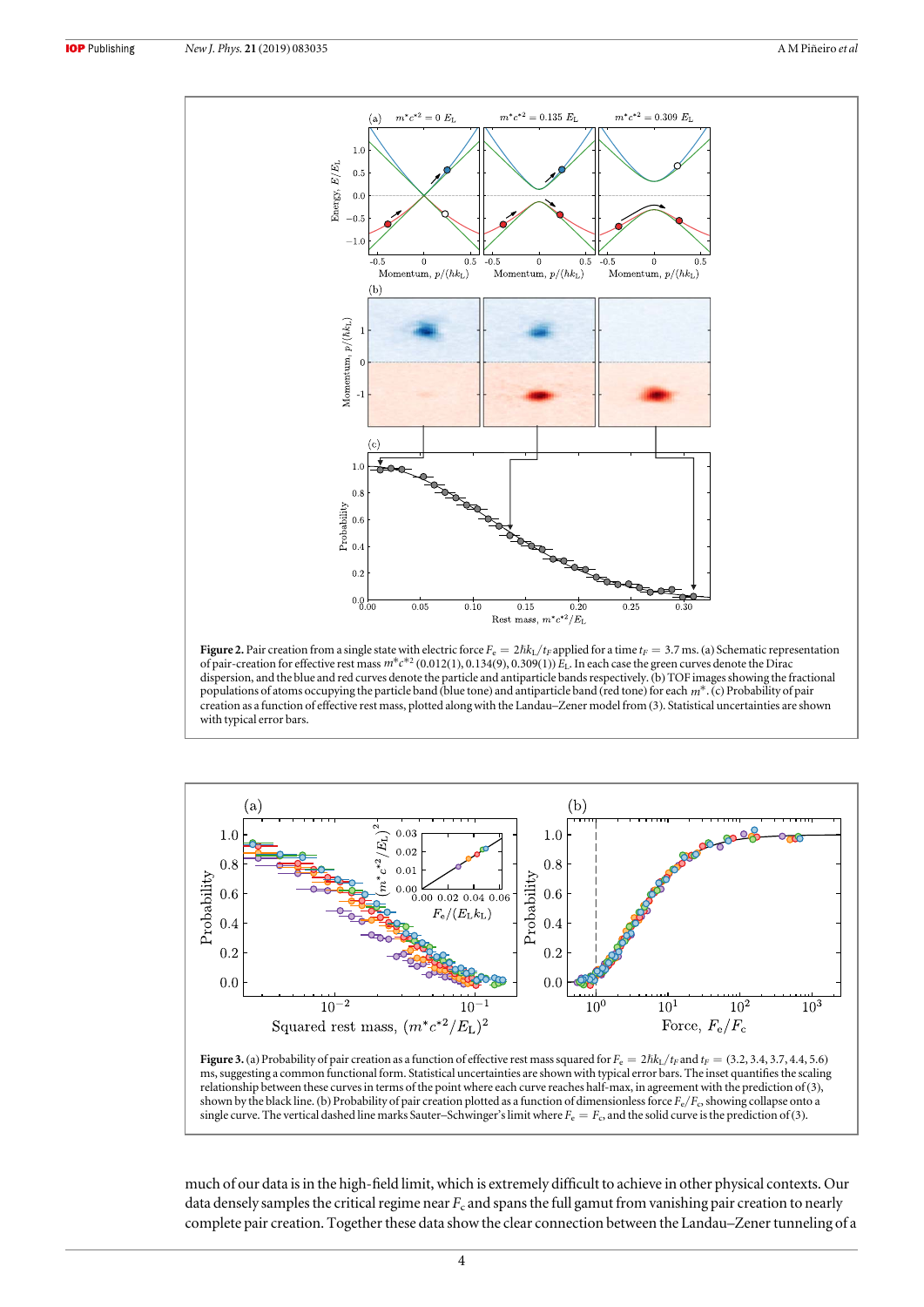

Figure 4. Time dependence of pair creation from the Dirac vacuum using the force  $dq/dt = 2\hbar k_L/t_{2kt}$  derived from the single Bloch oscillation time  $t_{2k} = 3.4$  ms. (a) Momentum distribution following the application of a force for short (dashed) and long (solid) hold times. (b) Time dependence of pair-creation showing the appearance of and acceleration of particle states and the depletion and deceleration of antiparticle states as a function of time. The red regions and blue regions mark states in the antiparticle and particle bands respectively. The dashed line marks the acceleration expected from the applied force alone. Both the slight wedge shape of the particle-state distribution in (a) and the slight shift from the dashed line in (b) result from the harmonic confining potential. (c) Observed fractional transfer of atoms as a function of time plotted along with the prediction of (3). The green shaded area represents the uncertainty from input parameters.

single quantum state and the Sauter–Schwinger effect. Still, the single occupied state defined by our BEC is far from the Dirac vacuum state.

### 6. Uniformly filled Dirac vacuum

We therefore created an initial state mimicking the Dirac vacuum in which the negative energy states were occupied with equal probability and the positive energy states were vacant. We prepared this state by first adiabatically loading a BEC into a fairly deep optical lattice ( $V \approx 3.4E_L$ , making the lowest bands well separated) and applied a force for 1 s, sufficient for about 300 Bloch oscillations to take place [[33](#page-6-0)]. During this time, crystal momentum changing collisions[[27](#page-6-0)] and dephasing processes uniformly filled the antiparticle band. We then adiabatically reduced the lattice depth in 300  $\mu$ s giving  $m^*c^{*2}/E_L = 0.20(1)$ , and proceeded as described in the experimental methods section. Here, pairs were produced at a constant rate for the entire time  $t_F$  the force was applied, filling initially vancant states in the particle band while depleting initially occupied states in the antiparticle band. Figure  $4(a)$  shows the atomic momentum distribution following this procedure for small (dashed curve) and larger (solid curve) values of  $t_F$ . In these data the states in the antiparticle band fall in the pink region, and states in the particle band fall in the blue regions. A uniformly filled initial band would ideally produce a top-hat distribution in the pink region; we confirmed that the observed time-independent peaks in the distribution are consistent with a slight defocus of our imaging system [[37](#page-6-0)–[39](#page-6-0)]. The evolution from the dashed curve to the solid curve clearly shows particles that have been created and then accelerated by  $F_{e}$ . Figure 4(b) summarizes data of this type for variable  $t_F$ , making clear the appearance of particles already visible in figure 4(a), but also showing a similar reduction of occupation in the antiparticle band. The dashed line marks the anticipated acceleration given by  $F_e$ ; the slightly reduced observed acceleration results from the harmonic confining potential. Finally, figure 4(c) plots the fractional occupation probability of the particle band, clearly showing the creation of pairs at a constant rate. The line plots the rate, computed from the transition probability in (3), using the force  $dq/dt = 2\hbar k_L/t_{2k}$  derived from the single Bloch oscillation time  $t_{2k} = 3.4$  ms for these data. This then is the direct analog of the constant rate of pair creation from vacuum from a uniform electric field.

## 7. Conclusion and outlook

In this experiment, we used a cold atom system to quantitatively probe both the underlying mechanism and the overall phenomena of pair creation as initially conceived of in high-field physics. Our analysis shows that pair creation in an analog atomic system can be equivalently understood as a quantum tunneling process, and our data spans the full parameter regime from low applied field (negligible pair creation) below the Sauter– Schwinger limit, to high field (maximum rate of pair creation) far in excess of the Sauter–Schwinger limit. Highintensity pulsed laser experiments[[6](#page-6-0), [40](#page-6-0)–[43](#page-6-0)] promise to measure the vacuum nonlinearity and ultimately exceed Sauter–Schwinger's limit in its original context. Current theory suggests that actual pair creation threshold will be somewhat in excess of  $E_c$  resulting from the Coulomb attraction between electron-position pairs. Future cold atom experiments with repulsively interacting fermions could probe this'excitionic'shift as